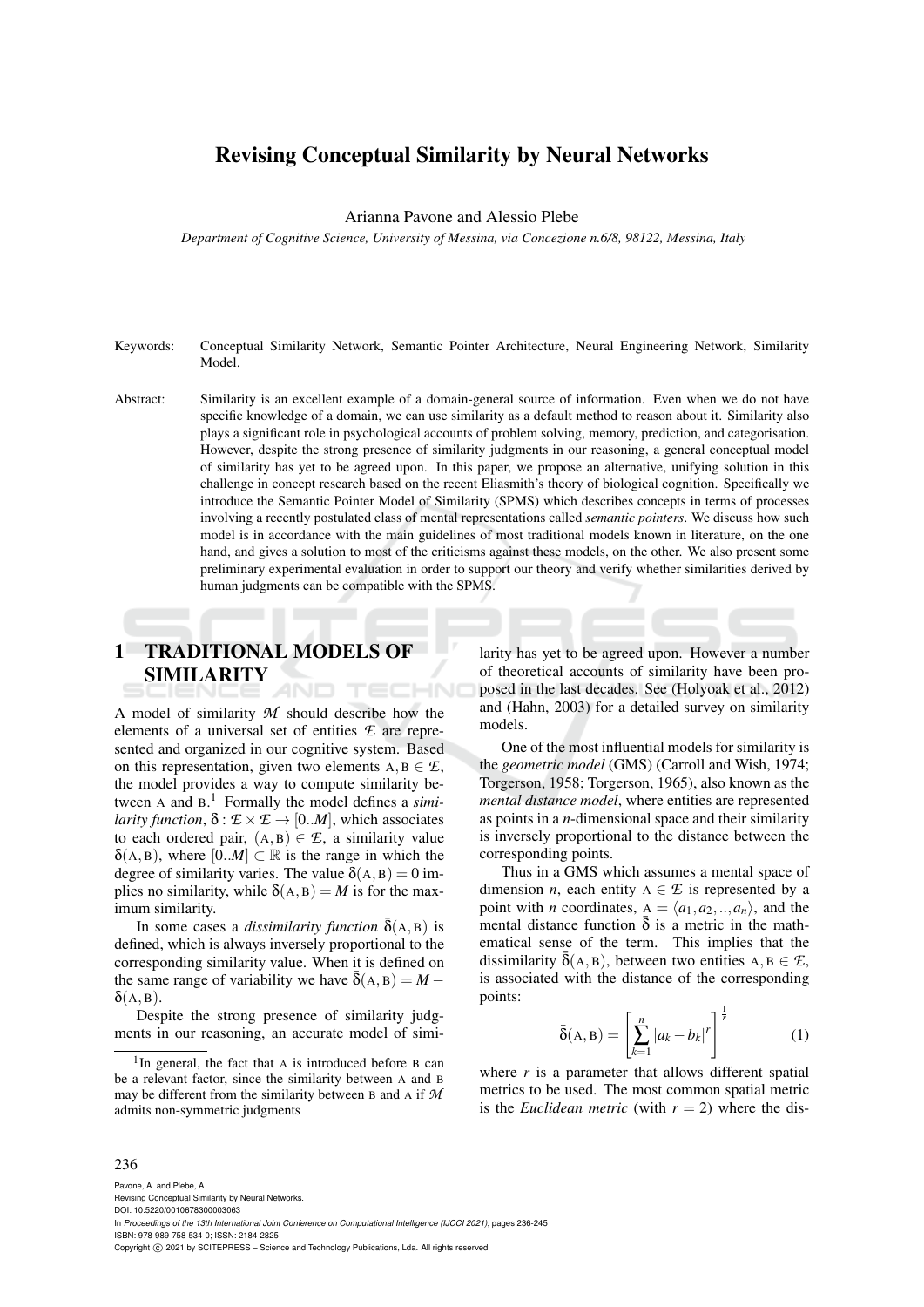tance between two points is the length of the straight line connecting them.

Another common spatial metric is the *city-block metric* (with  $r = 1$ ) where the distance between two points is the sum of their distances on each dimension. It is appropriate for psychologically separated dimensions such as color and shape, brightness and size or any given set of separated measurable perceptions.

The most influential alternative to a GMS is the *feature based model* (FMS), also known as *feature contrast model* or simply *contrast model*, which has been introduced by Tversky in (Tversky, 1977). The underlying idea is that subjective assessments of similarity not always satisfy mathematical rules required by a GMS (Carroll and Wish, 1974).

In a FMS any entity is represented as a collection of features and the similarity between two entities  $A, B \in \mathcal{E}$  is expressed as a linear combination of the measure of the common and distinctive features. Specifically if we denote by [A ∩B] the number of features in common and by  $[A - B]$  the number of features that are in A and not in B, then the similarity  $\delta(A, B)$  is computed by:

$$
\delta(A, B) = \alpha[A \cap B] - \beta[A - B] - \gamma[A - B]
$$
 (2)

where  $\alpha$ ,  $\beta$ , and  $\gamma$  are weights for the common and distinctive components.

One advantage of the feature based model is that it can account for violations in any of the metric distance axioms. For instance it is able to implement asymmetric similarity between entities since β may be different from γ.

The premise that entities can be described in terms of constituent features has been a powerful idea in cognitive psychology and has influenced much work.<sup>2</sup>

In the *alignment based model* (AMS), also known as *structural models*, comparison of two entities is computed not just by matching their features, but by determining how such features correspond to, or align with, one another. One of the most interesting aspects of AMS is that they make purely relational similarity possible (Falkenhainer et al., 1989). Infact matching features have a greater influence on similarity when they belong to parts that are placed in correspondence. However parts tend to be placed in correspondence if they have many features in common (Markman and Gentner, 1993b).

Another interesting aspect of AMS is that it concerns alignable and non-alignable differences (Markman and Gentner, 1993a). Non-alignable differences between two entities are attributes of one entity that have no corresponding attribute in the other entity. Consistent with the role of structural alignment in similarity comparisons, alignable differences influence similarity more than non-alignable differences (Markman and Gentner, 1996) and are more likely to be encoded in memory (Gentner and Markman, 1997).

Extending the alignment based account of similarity, a *transformational model* (TMS) (Wiener-Ehrlich et al., 1980) assumes that a cognitive system uses an elementary set of transformations when computing the similarity between two entities. In this context, if we assume that each entity is described by a sequence of features, the similarity is assumed to decrease monotonically as the number of transformations required to make one sequence of features identical to the other increases.

Thus while the correspondences among features of two entities are explicitly stated in an alignment based model, such correspondences are implicit in a transformational based model. For this reason a potentially fertile research direction is to combine the alignment based account for representing the internal structure of the features of entities with the constraints that transformational accounts provide for establishing a psychologically plausible measure of similarity (Mitchell, 1993).

# 2 AN ACCOUNT OF SIMILARITY BASED ON THE SPA

Eliasmith's theory of biological cognition (Eliasmith, 2013) introduces *semantic pointers* as neural representations that carry partial semantic content and are composable into structures necessary to support complex cognition. Such representations result from the compression and recursive binding of perceptual, lexical, and motor representations, effectively integrating traditional connectionist and symbolic approaches. In this section we briefly introduce the reader to the semantic pointer theory and describe how they are used to represent concepts in Eliasmith's theory of biological cognition. Then we give our account of similarity based on semantic pointers.

<sup>&</sup>lt;sup>2</sup>Neural network representations, for instance, are often based on features, where entities are broken down into binary vectors of features where ones identify the presence of features and zeros their absence. In such context the similarity distance value is typically computed using the fairly simple function, i.e. the *Hamming distance*, formally given by  $\delta(A, B) = [A - B] + [B - A].$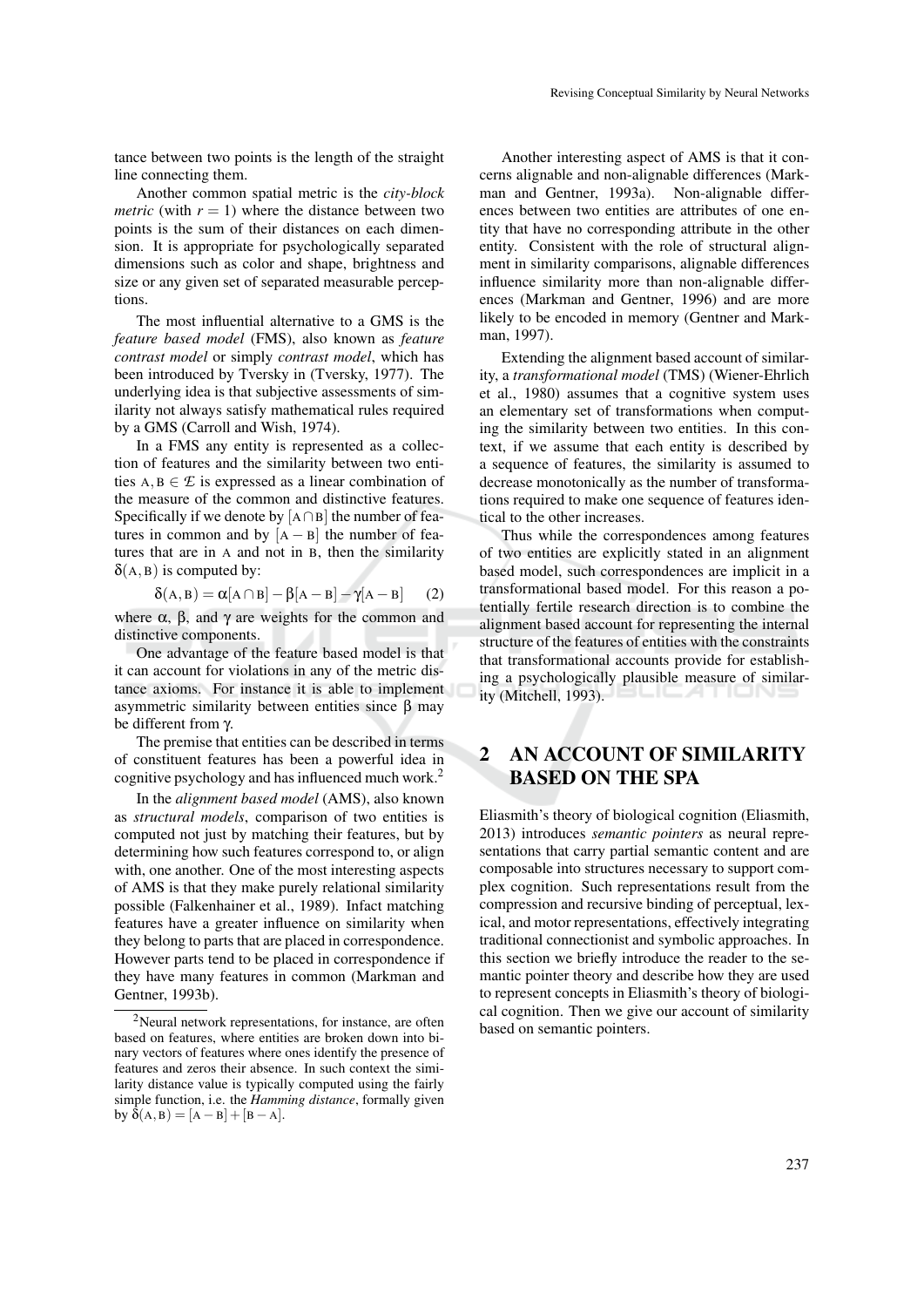## 2.1 Representing Concepts as Semantic Pointers

In its most basic form a *semantic pointer* can be thought of as a compressed representation of a specific concept, acting as a summary of it. On a cognitive level it can be represented by the activity of a large population of neurons induced by a perceptual stimulus, while mathematically it can be represented as a vector in an *n*-dimensional space, where the value *n* is closely related to the size of the population of neurons that give rise to this compressed representation.

Typically, such representations are generated from perceptual inputs. A classic example is what happens with the vision of an object, within one's visual field, although similar representations can be generated through hearing, touch or other perceptual stimulus. In brief, visual perception initially gives rise to the activity of a very large population of neurons on the first level of the visual cortex and will then be encoded by a high-dimensional semantic pointer. Through some transformations the neural populations in the underlying layers of the visual cortex make it possible to obtain increasingly compact representations of the input, providing, to all effects, semantic summaries of the original input. It is therefore possible that at the end of the perception process, through such compression links, a very compact representation of the perceptual input is produced.

This transformation of the input representation is biologically consistent both with the decrease in the number of neurons observed in the deeper hierarchical layers of the visual cortex, and with the development of hierarchical statistical models of neural inspiration for the reduction of dimensionality (Hinton and Salakhutdinov, 2006).

Such representations are referred to as "pointers" since, as the equivalent in computer science, they can be used to target representations at lower levels in the compression network (Hinton and Salakhutdinov, 2006), while are associated with the term "semantic" because they hold semantic information about the states they represent by virtue of being non-arbitrarily related to these states through the compression process.

One of the main characteristics of semantic pointers lies in the possibility of being linked together in more structured representations containing lexical, perceptual, motor or other kind of information. And it is important to keep in mind that any given semantic pointer can be manipulated independently of the network used to generate it, and that the structured representations resulting from such a binding are themselves semantic pointers.

In Eliasmith's theory of biological cognition the binding of two semantic pointers is performed using a process called circular convolution (Eliasmith, 2004; Eliasmith, 2013) and is indicated by the symbol  $\circledast$ . It is not our interest to go into technical details of this operation in this work and for this reason we can limit ourselves to saying that the circular convolution can be thought of as a function that merges, by binding them together, two input vectors into a single output vector of the same dimension. The result of this binding operation is a single representation that captures the relationships between the input pointers involved in the binding.

For instance, assuming *taste*, *size*, *color*, *salty*, *tiny* and *white* are all semantic pointers representing the corresponding concepts, a representation of the concept "salt" may be given by  $salt = taste \otimes salty +$  $size \circledast tiny + color \circledast white.$ 

The fact that the dimension of the resulting pointer is the same as the dimension of those involved in the binding implies that part of the information contained in the starting pointers has been lost. The pointer obtained from the binding can therefore be seen as a compressed representation of the relationship that binds two or more concepts together.

The binding process can be repeated an indefinite number of times and, more interestingly, it can be reversed (by the unbinding operation) to obtain one of the semantic pointers that have given rise, through the binding, to the compressed representation of a more complex concept. Of course, since part of the information has been lost during the binding process, such reconstruction can only be done in an approximate way: more technically the result of applying transformations to structured semantic pointers is usually noisy.

Returning to the previous example, the concept "salt" is linked to the concept "white" being one of its constituent, binded to the concept of "color". More formally *salt*  $\otimes$  *color*<sup>−1</sup>  $\approx$  *white*. For the reasons just mentioned, the result is noisy and approximate, however it can be "cleaned up" (Eliasmith, 2013) to the nearest allowable representation by means of a cleanup memory. Mapping a noisy or partial vector representation to an allowable representation plays a central role in several other neurally inspired cognitive models and there have been several suggestions as to how such mappings can be done (Eliasmith, 2013), including Hopfield networks, multilayer perceptrons, or any other prototype-based classifier.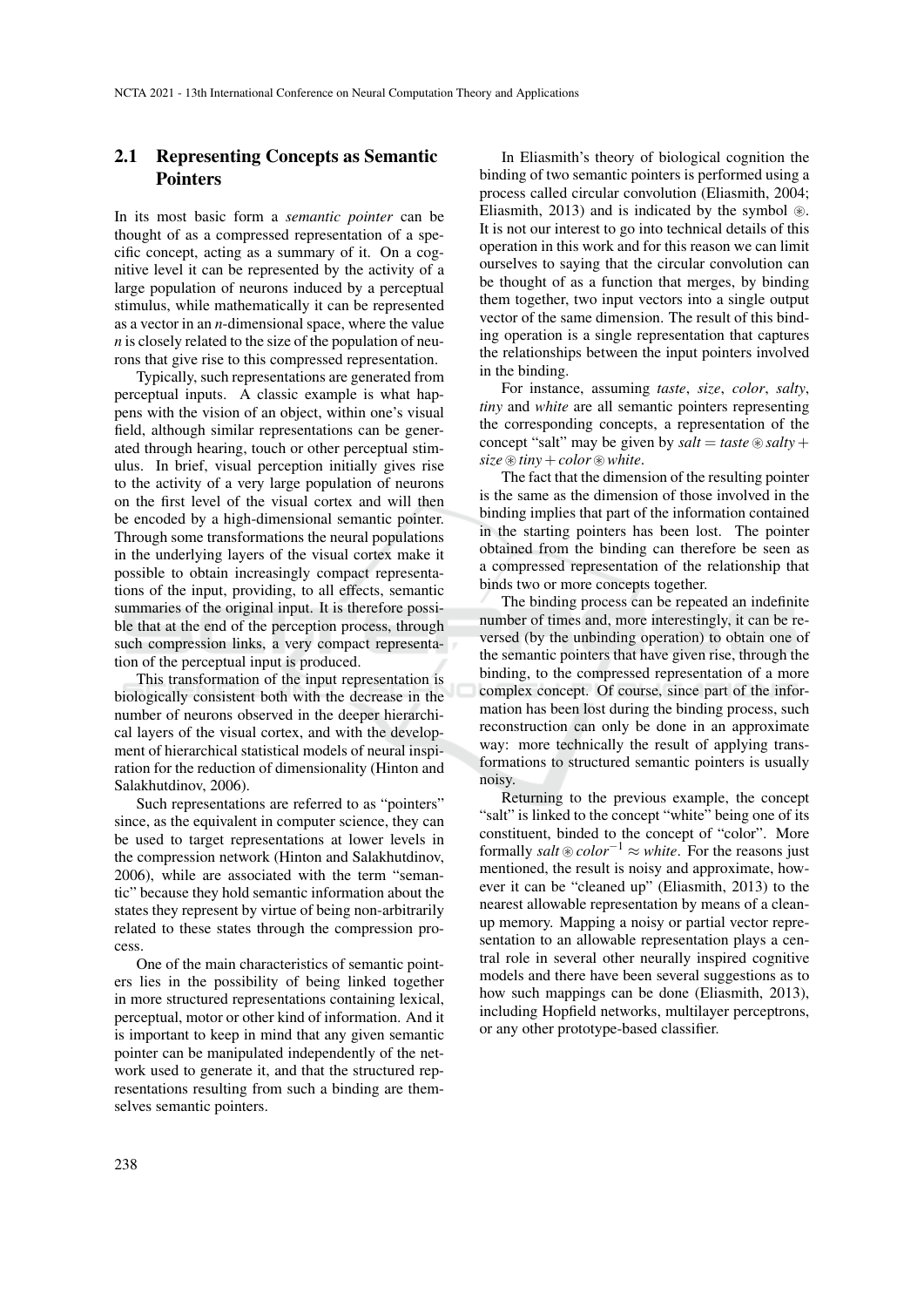## 2.2 An Account of Similarity based on the SPA Framework

In this section we introduce the *Semantic Pointer Model of Similarity* (SPMS), a similarity model that associates the degree of similarity of concepts to the distance between the corresponding semantic pointers in a system of mental spaces. This definition brings the new model of similarity very close to the traditional GMS, however it has also some points in common with other classic similarity models.

As before, let *E* be a universal set of entities. The SMPS is a similarity model constituted by a system, *S*, of contextual mental spaces of different size, populated by a set,  $Σ$ , of allowable concept representations. In this context we can think of "allowable representations" as those semantic pointers that are associated with concepts in *E*, but more generally also with sentences, sub-phrases, or other structured representations that are pertinent to the current context. Ultimately, what makes a representation allowable is its inclusion in a clean-up memory.

Using an extended notation we can define a cleanup memory over  $\Sigma$  as a mapping,  $\Sigma(v) = x$ , which associates any *n*-dimensional semantic pointer *v* with its closest allowable representation  $x \in \Sigma$ . Therefore  $\Sigma(x) = x$ , for each  $x \in \Sigma$ .

The set  $\Sigma$  of semantic pointers can be partitioned in two subsets: the set of primitive representations, denoted by  $\Sigma^0$ , and the set of structured representations, denoted by  $\Sigma^{\circledast}$ . The set  $\Sigma^0$  includes all semantic pointer which represent elementary concepts, such as  $size$ , *color*, *big*, *black*, etc. The set  $\Sigma^{\circledast}$  includes all semantic pointers which represent structured concepts obtained by binding other pointers, such as *sugar = size*~*tiny + taste*~*sweet + color*~*white*. Formally:

$$
\Sigma^{\circledast} = \{ v \in \Sigma \mid v = x \circledast y + w,
$$
  
for some  $x, y, w \in \Sigma \cup \{\epsilon\} \}$  (3)

For each geometric space  $S \in \mathcal{S}$ , we indicate by  $|S|$ its dimension. Similarly, for each  $v \in \Sigma$ , we indicate by  $|v|$  the size of the semantic pointer *v*. Each pointer  $v \in \Sigma$  lies in a geometric space  $S \in \mathcal{S}$ . In such a case we say, using an extended notation, that  $v \in S$  or that  $\sigma(v) = S$ . We have  $|S| = |v|$  for any  $v \in S$ .

The coexistence of several geometric spaces of different dimensions allows representations at different levels of detail: larger spaces would host semantic pointers capable of representing complex concepts and at a greater level of detail; mental spaces of smaller dimensions would instead host smaller semantic pointers which refer to a summary of the corresponding concepts. spaces are represented with larger radii. Thus, as in an FMS, any semantic pointer

may be a well structured representation obtained by the binding of its constitutive elements, which actually represent their constitutive features. Therefore, the larger the number of such constitutive features, the larger the size of the resulting semantic pointer should be in order to allow the discrimination of information related to the constituent elements. In fact, too much compressed semantic pointers would not be able to hold enough information.

Fig.1 shows an example of a partial cross-section of SPMS with 6 spaces and 13 semantic pointers. It also presents 7 Examples which highlight some of the main features of the SPMS model.

In the SPMS different comparison spaces operate on different contexts of judgment, grouping the semantic pointers on the basis of their semantic category or on the basis of the level of detail through which the concepts are represented, and therefore on the basis of the size of the semantic pointers.

What is particularly important for the definition of the SPMS and which significantly differentiates it from the models presented up to now is the possibility that several representations of the same concept may be present in the model. Specifically in the SPMS the same concept may appear in two or more mental spaces: it can be present in several mental spaces depending on the context in which this concept is evaluated; it can be present in mental spaces of different size depending on the level of detail with which this concept is evaluated. This implies that, unlike what happens in the GMS where the judgement is limited to a single space of comparison, the similarity between two concepts also depends on the context in which this judgment is made and on the degree of detail with which the concepts are evaluated. It may in fact happen that two objects have different measures of similarity between them if they appear (and are compared) in different spaces. For each context, such as appearance, color, taste, etc. the space of comparison may change. For example, *salt* and *sugar* could be judged very similar in terms of shape but different in terms of taste (see Example 3).

It may also happen that two objects have different measures of similarity between them if they appear (and are compared) in mental spaces with different size, representing concepts at different levels of detail. For example, *jaguars* and *leopards* can be considered similar animals to a superficial analysis, but very different in terms of relating behavior, lifestyle and habitat (see Example 4).

Formally we define a mapping  $\rho : \Sigma \to \mathcal{E}$ , which associates to any  $v \in \Sigma$  the concept that it represents, while we indicate by  $\vec{V}$ (A) the set of all allowable representations in  $\Sigma$  of a concept  $A \in \mathcal{E}$ . Formally, for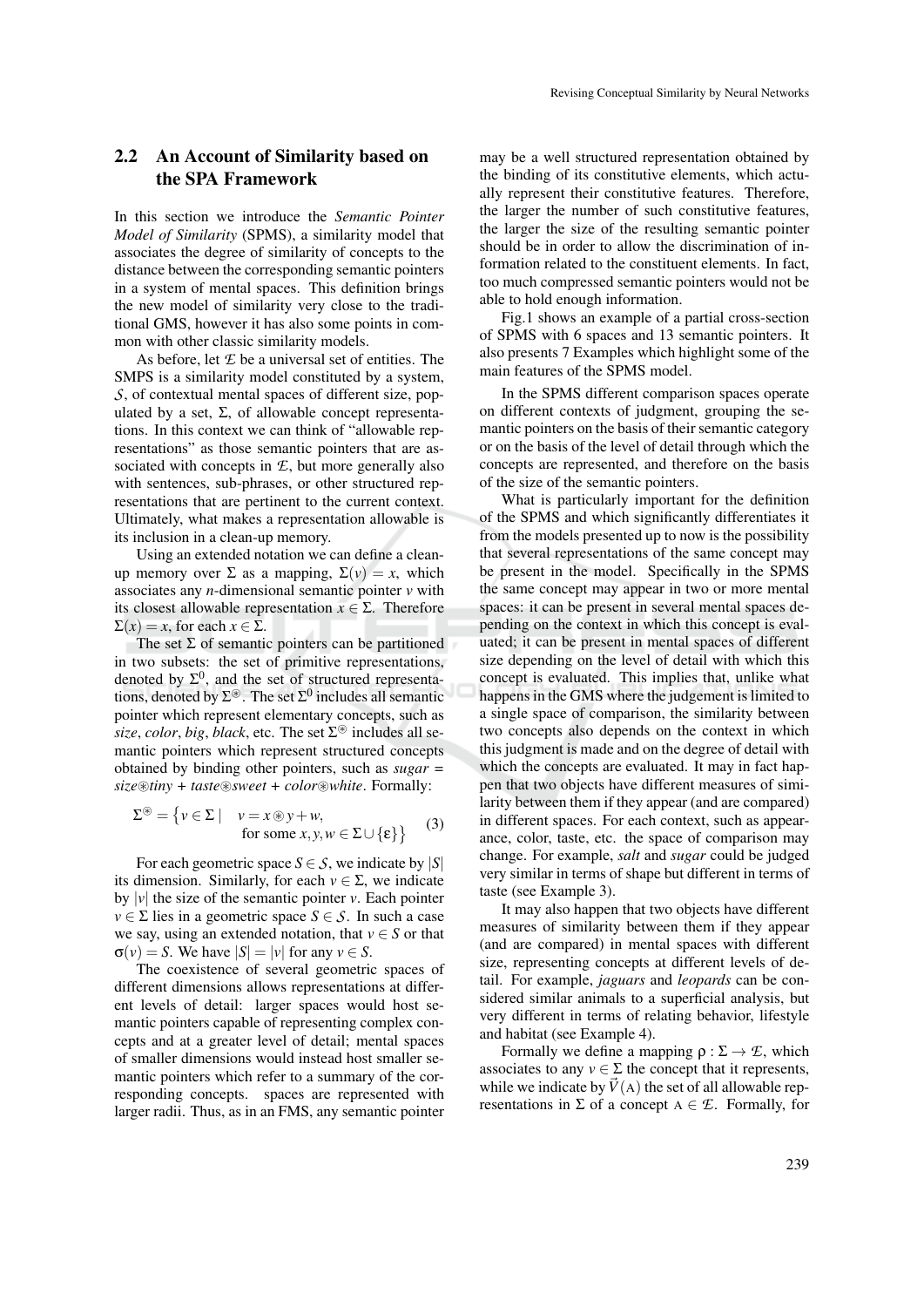each  $A \in \mathcal{L}$ , we have:

$$
\vec{V}(\mathbf{A}) = \{ v \in \Sigma \mid \rho(v) = \mathbf{A} \}
$$
 (4)

However, for a concept A, only one representation can be involved in a neural process. Which of the representations in  $\vec{V}$ (A) is used may depend on several factors, including the context or the degree of prominence of the concept. Formally, given a concept represented by an input stimulus  $A \in \mathcal{L}$ , we indicate by  $\sigma(A)$  the semantic vector in  $\vec{V}(A)$  which is induced by the concept A.

Semantic pointers may be connected by hierarchical and structural edges. In a SPMS *hierarchical edges* are those links that make up the compression network, connecting semantic pointers of different size representing the same concept with different levels of detail (see Example 1). Such edges can be traversed in both directions allowing to move along the compression network. Formally the set of hierarchical edges  $L_h$  is a set of ordered couples of elements in  $\Sigma$ . An edge in  $L_h$  is of the form  $(v_i, v_j)$ , where  $|v_i| > |v_j|$  and  $\rho(v_i) = \rho(v_j)$ . For each  $v \in \Sigma$ , we have

$$
|\{(v, u) \in L_h\}| \le 1
$$
 and  $|\{(u, v) \in L_h\}| \le 1$ .

In a SPMS *structural edges* connect two semantic pointers, appearing in the same or in different mental spaces, with the semantic pointer obtained by their binding. When the results of the binding is a semantic pointer lying in a different mental space, such edges represent a connection between the spaces of the component pointers to that of the resulting pointer (see Example 2). The set of structural edges *L<sup>s</sup>* is a set of ordered couples of elements in  $\Sigma$ . An edge in  $L_s$  is of the form  $(u, v)$ , where  $v = u \otimes x$  for some  $x \in \Sigma$ . Therefore we have  $|v| = |u| = |x|$ . Formally:

$$
L_s = \{(u, v) \in (\Sigma \times \Sigma) \mid \exists x \in \Sigma \text{ such that } u \circledast x = v\}. (5)
$$

Therefore we have  $|v| = |u| = |x|$ .

When two semantic pointers lie in the same geometric space their similarity can be computed by means of the distance between the corresponding points, as in the case of the GMS. Thus, as happen in a FMS, when the compared semantic pointers are obtained by binding sets of constituent elements with a substantial intersection we may aspect they turn out to be very close to each other within the same geometric space and therefore perceived within the model as very similar. On the other hand, when the semantic pointers are obtained by the binding of very different vectors, it is plausible to think that they are located far within the same geometric space or even in two different spaces.

Computing the distance, or similarity, between representations lying in different mental spaces may require more work than the simple computation of the distance between two points. We argue that in such cases the similarity is related with the shortest path  $\tau(x, y)$  which connects the first concept *x* to the closest representation *y* of the second concept, in terms of number of hierarchical or structural edges.

More formally, assuming that A and B are two concepts in *E*, represented by two perceptual stimulus, and  $\sigma(A) = x$  is the semantic pointer induced by the concept A, with  $x \in V(A)$ . The dissimilarity value  $\delta$ (A, B) is computed as follows:

$$
\bar{\delta}(\mathbf{A}, \mathbf{B}) = \begin{cases}\n\left[\sum_{k=1}^{n} |x_k - y_k|^2\right]^{\frac{1}{2}} & \text{if } \exists y \in (\sigma(x) \cap \vec{V}(\mathbf{B})) \\
\min_{y \in \vec{V}(\mathbf{B})} (\tau(x, y)) & \text{otherwise}\n\end{cases}
$$
\n(6)

Thus, as occurs in the traditional GMS, the smaller the distance between two semantic pointers within the same mental space, the more similar are the two concepts represented by the semantic pointers. Consequently the farther the distance the less similar they are. The key difference between the SPMS and the traditional GMS lies in the fact that the latter assumes the existence of a single mental space while the SPMS provides for the presence of a system of comparison spaces.

Equation (6) also highlights a common feature between the SPMS and TMS in which similarity is assumed to decrease monotonously as the number of transformations required to make one sequence of features identical to another increases. Even in the new model, in fact, one could imagine how the similarity can decrease in a monotonous way as the number of transformations required to pass from the context to the other increases.

More interestingly, according to equation (6), in the SPMS it seems to matter which of the two concepts is introduced first in the judgment, namely the question "how similar is A to B?" is semantically different from the question "how similar is B to A?". Such aspect is strongly connected with the symmetrical property of the similarity relationship, often criticized in the GMS.

We will cover this and other aspects in more detail in the next section.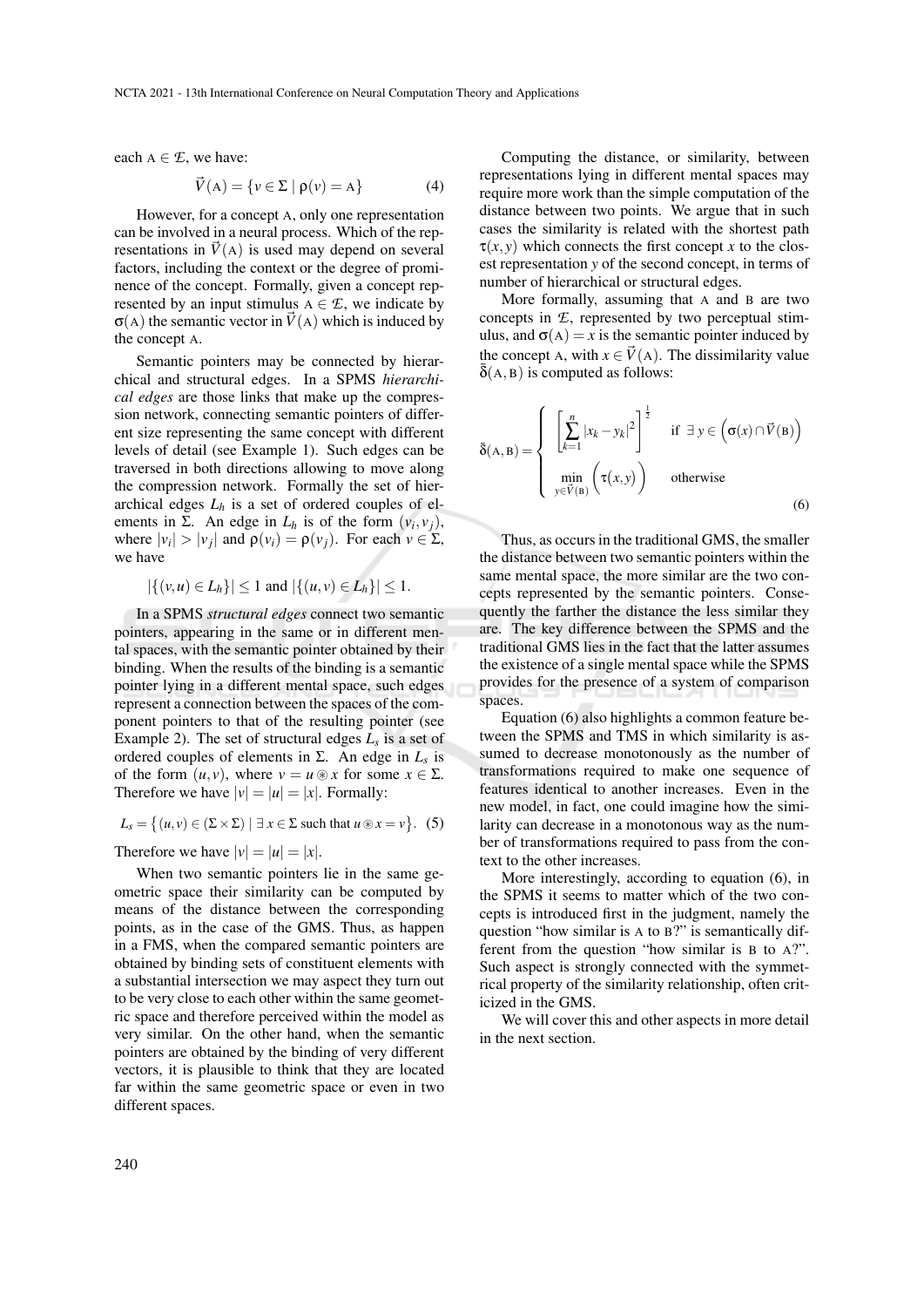

**Example 1.**  $x, t, p \in \vec{V}$  (China)*, with*  $|x| > |t| > |p|$ *. The pointer x represents the concept at a high level of detail while p represent the concept at a low level of detail. The edges* (*x*,*t*) *and* (*t*, *p*) *are hierarchical edges of the compression network.*

**Example 2.** *t* ∈  $\vec{V}$ (color) *and q* ∈  $\vec{V}$ (red). *The concept* red-color *is represented by a semantic pointer, u, obtained by the binding of t and q, i.e.*  $u = t \otimes q$ . We have  $|t| = |q| = |u|$ . The edges  $(t, u)$  and  $(q, u)$  are structural edges.

**Example 3.**  $r, t \in \vec{V}$ (sugar) *while q,d*  $\in \vec{V}$ (salt)*. Their representations when comparing* salt *and* sugar *in terms of shape*  $(S_3)$  are closer than when comparing the same concepts in terms of taste  $(S_2)$ .

**Example 4.**  $x, t \in V$ (leopard) *while*  $y, d \in V$ (jaguar)*. Their representations when comparing* leopard *and* jaguar *in short*  $(S_3)$  *are closer than when comparing the same concepts in details*  $(S_1)$ *.* 

**Example 5.** *x*,*t*,  $p \in V$  (China) *while*  $e \in V$  (North Korea). The similarity between China and North Korea cor*responds to sp*(*x*, *e*)*, while the similarity between* North Korea *and* China *corresponds to the distance between e and p. Therefore* δ(China,North Korea) < δ(North Korea,China)*.*

**Example 6.**  $x \in \vec{V}$  (triangle),  $y \in \vec{V}$  (square) *and*  $z \in \vec{V}$  (rectangle). All such pointers lie in the same mental space. *Therefore the triangle inequality holds, i.e.*  $\bar{\delta}$ (triangle, rectangle)  $>\bar{\delta}$ (triangle, square) +  $\bar{\delta}$ (square, rectangle).

**Example 7.**  $r, t \in V$ (donut),  $v \in V$ (life-ring) *and*  $d \in V$ (cookie). The concepts donut *and* life-ring *are very close in S*<sup>2</sup> *since they share the same shape, while* donut *and* cookie *are very close in S*<sup>3</sup> *since they are both pastries. However r is very distant from d indicating that* life-ring *is judged not similar to* cookie*.*

Figure 1: A partial cross-section of a system of metric spaces in an SPMS. The figure depicts 6 mental spaces and 13 pointers. For graphic reasons metric spaces are represented by circles where larger metric spaces are represented with larger radii. Different mental spaces are connected by hierarchical edges (blue dashed lines) and by structural edges (green dashed arrows). Pointers are identified by black arrows while internal distances in a metric space are depicted by red lines.

# 3 THEORETICAL ADVANTAGES OF SMPS

Over the years a number of criticisms against traditional models for similarity has been raised, especially against the GMS, and making an exhaustive list of all the objections would be too difficult and is a goal that goes beyond the scope of this work. In this section we briefly analyze some of the main objections raised against the traditional models in a more detailed way and show how the SPMS may naturally overcome known drawbacks of such standard models.

Specifically our analysis mainly focuses on the objections to the three axioms of the geometric model, the reflexive relation, the symmetric relation and the triangular inequality, on the objection relating to the limit to the number of nearest neighbors that can be assigned to a single concept and to the objection related to the lack of specific structure in feature-based models.

Distance Minimality. One of the first objections raised against the geometric model of similarity is that relating to the minimality of distance which imposes that  $\delta(A, A) = 0$  for any  $A \in \mathcal{E}$ . At the basis of this objection, the hypothesis has been advanced that some concepts are, at a perceptual level, more similar to other concepts rather than to themselves.

Just to cite a famous example, Podgorny and Garner hypothesized in their study (Podgorny and Garner, 1979) that the letter "S" is more similar to itself than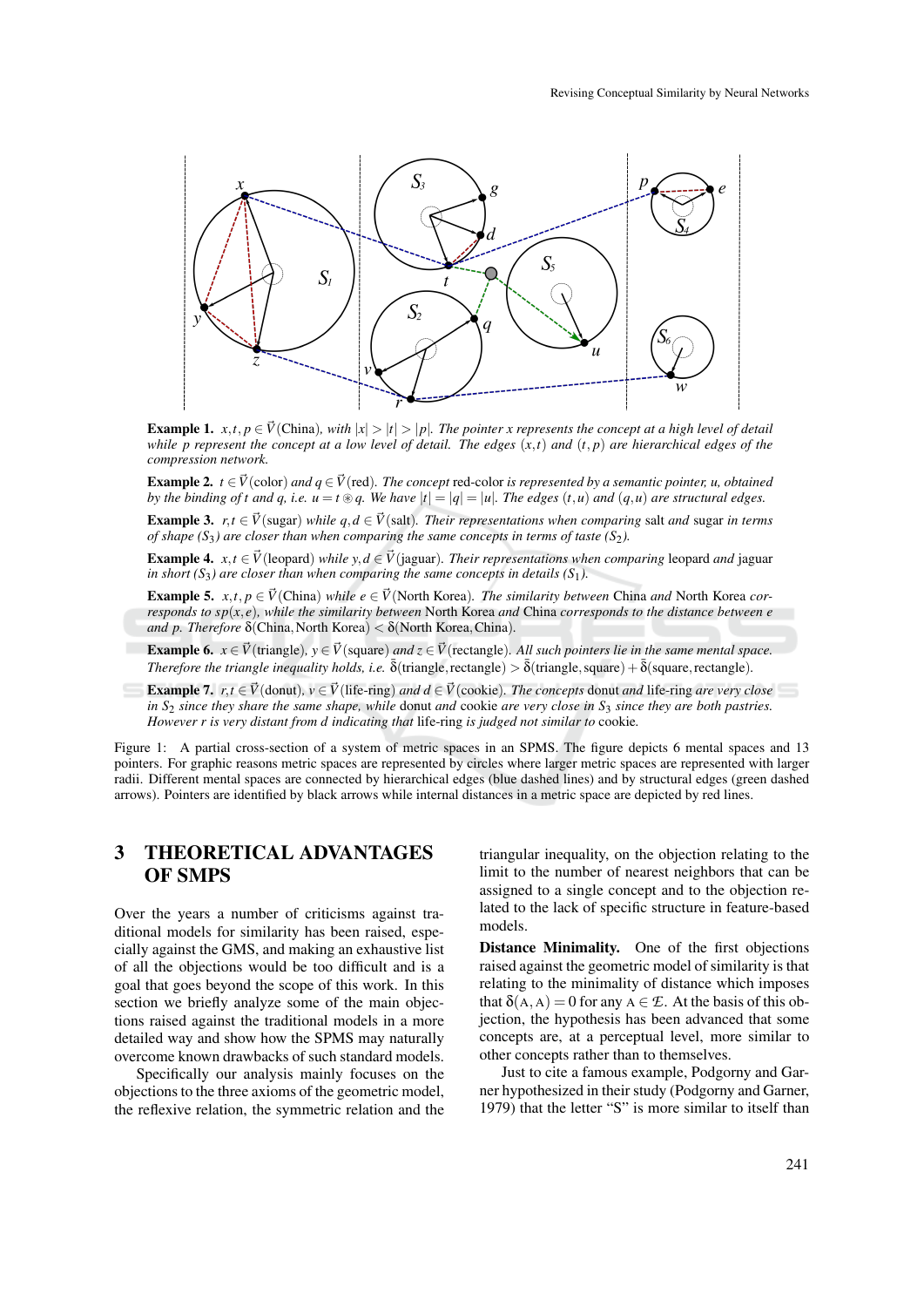the letter "W" is to itself or, even more surprising, that the letter "C" is more similar to the letter "O" than "W" is to itself. This hypothesis is made on the basis of an experimental study in which the reaction time has been used as a measure of similarity of two perceptual inputs: in this context, longer reaction times indicate a lower degree of similarity while shorter reaction times indicate a degree of higher similarity.

In the SPMS the higher reaction time in response to a perceptual input can be justified by the fact that detailed and more complex perceptive inputs take longer to be processed by the visual cortex. The letter "W" is undoubtedly more graphically complex than the letter "O" and it is plausible that, given the richness in the details, the decomposition of the starting semantic pointer into its constituent elements is an operation that takes a long time to perform. On the other hand much simpler perceptual inputs can reach a higher level of compression and can therefore be processed faster.

In other words, there is a significant amount of time it takes a semantic pointer to go through a transformation in the brain. Therefore, depending on the size and nature of the input, compressing or decompressing some semantic pointers can take longer than others.<sup>3</sup>

Symmetric Property. The symmetric property in a GMS has also often been criticized. This property implies that, for any  $A, B \in \mathcal{L}$ , the measure of similarity of A towards B should be the same if computed for B towards A. Obviously, in a geometric model this property always holds since the distance from *x* to *y* is the same as that from *y* to *x*. However some studies highlight that, from a perceptual point of view, this property is not always valid. A famous example in this direction is that presented in (Laakso and Cottrell, 2005), according to which it is assumed that North Korea is perceived much more like China than China can be perceived similar to North Korea. An other example is that presented in (Polk et al., 2002) who found that when the frequency of colors is experimentally manipulated, rare colors are judged to be more similar to common colors than common colors are to rare colors.

Of course, such criticisms are based on the idea that the judgments of similarity are all formulated in the same mental space of comparison. By adopting the SPMS and the idea that the spaces of comparison may change with the context or with the size of the semantic pointers, these problems can be overcome.

Discussing the same example presented in (Laakso and Cottrell, 2005), it can easily be assumed that China is better known than North Korea. In other words, people generally know much more details about China (size, history, language, currency, culture, etc.) than about North Korea. China is therefore a more relevant concept than North Korea and this implies that the semantic pointer representing China can be much richer than the semantic pointer representing the North Korea.

Referring to Example 5, we can assume that the concept of China has representations starting from the highest levels of the compression networks while the concept of North Korea has only a more abstract representation which resides in lower levels. Since in the SPMS the similarity value depends on which of the two concepts is introduced first, if the more relevant concept is introduced first we start our computation from an higher dimensional mental space and we need to move to the lower levels of the network. Unlike if the less relevant concept is introduced first, our computation may start (and end) on the lower levels.

Triangle Inequality. Regarding the triangle inequality in (Tversky and Gati, 1982) they found some violations when it is combined with an assumption of segmental additivity. Specifically it turns out that in the standard GMS, given three concepts A, B and C, we would aspect that  $\delta(A, B) + \delta(B, C) \ge \delta(A, C)$  (see Example 6).

However, it is easy to find violations of these assumptions in the common perception of similarity between concepts. Consider for instance the three concepts *life-ring*, *donut* and *cookie*. We can assume that *life-ring* and *donut* are judged similar due to their common shape, while *donut* and *cookie* are judged similar since they are both pastries. However, it is difficult to assume that the distance between *life-ring* and *cookie* is small enough to justify the triangular inequality (see Example 7). Once again the problem from which this objection arises is that it is assumed that the comparison is made within the same geometric space. If, on the other hand, one accepts that different comparisons can take place in different mental spaces, there is an easy justification for this inconsistency.

Number of Closest Neighbors. in (Tversky and Hutchinson, 1986) the authors suggested that a GMS also imposes an upper limit on the number of points that can share the same closest neighbor. A much more restrictive limit is implied in the hypothesis that the data points represent a sample of a continuous distribution in a multidimensional Euclidean space. For instance, under the constraint that there must be a minimum angle of ten degrees between two pointers,

<sup>&</sup>lt;sup>3</sup>This also suggests that the reaction time (Podgorny and Garner, 1979) is not the best measure of similarity for computing the similarity between two concepts, at least not in all cases.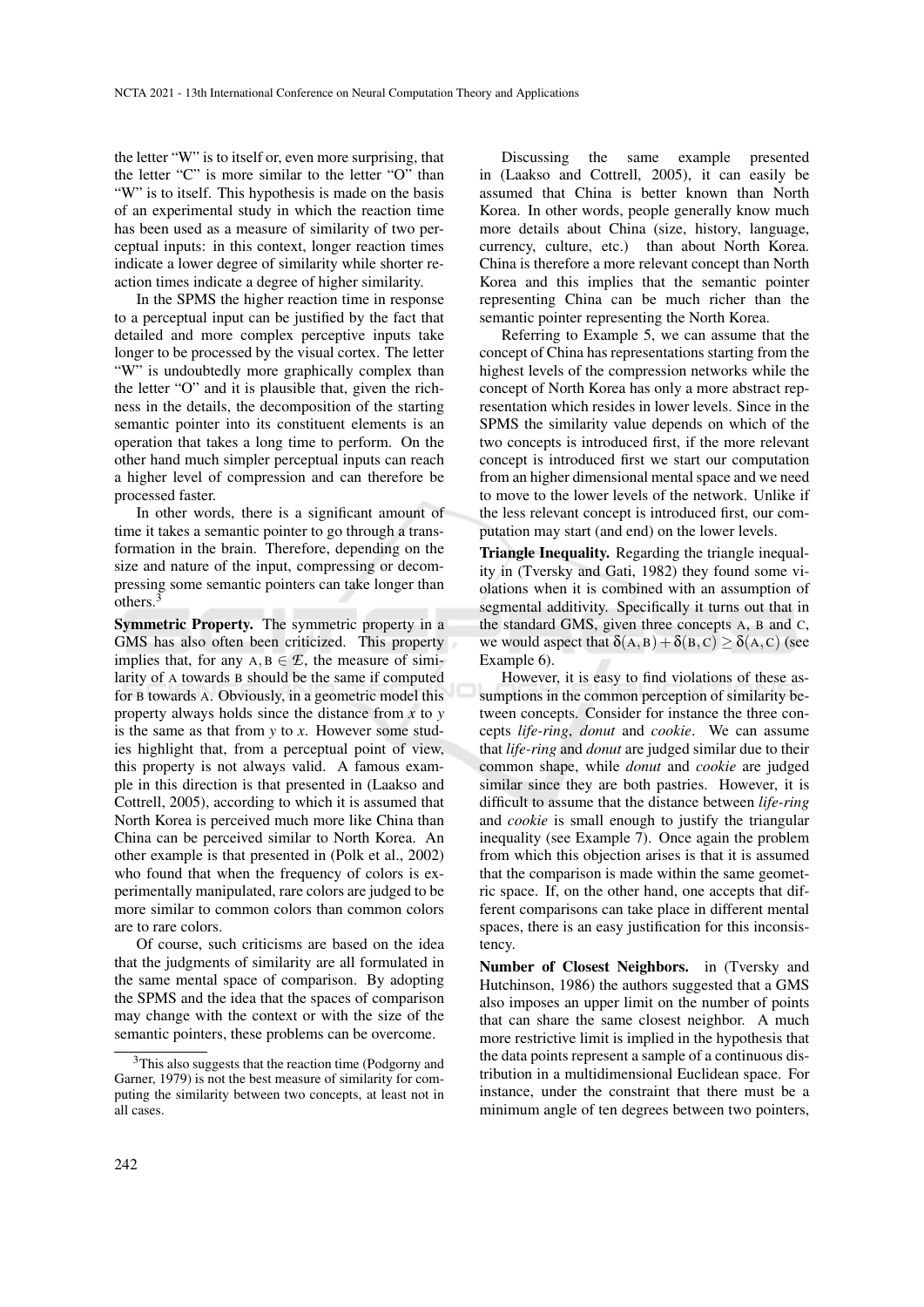a 2D space contains at most 36 pointers while a 3D space contains at most 413 pointers.

By analyzing 100 datasets in (Tversky and Hutchinson, 1986) the authors showed that many conceptual input sets exceed such geometric-statistical limit.

For the sake of completeness we mention that Carol Krumhansl proposed in (Krumhansl, 1978) a solution allowing a variable nummber of closest neighbors to improve the geometric similarity models in order to solve this specific problem. On the basis of this proposal, the dissimilarity between two concepts is modeled in terms of both the distance between elements in a mental space and the spatial density in the proximity of the compared elements. In this context, spatial density is by introducing *spatial density* as the number of elements positioned in proximity to the element. By including spatial density violations of the principles of minimality, symmetry and triangular inequality can also potentially be explained, as well as part of the influence of context on similarity. However, the empirical validity of the spatial density hypothesis has been heavily criticized (Tversky and Gati, 1982; Corter, 1988)

The SPMS model naturally justifies such criticism. If we hypothesize the presence of different representations of the same concept  $A \in \mathcal{L}$ , in several mental spaces, the number of neighbors increases proportionally with the cardinality of  $\vec{V}(\text{A})$ . Furthermore, a pointer *x* in a mental space of dimension *n* has, by definition, a greater number of closest neighbors than those of a pointer *y* lying in a mental space of dimension *m*, with  $m < n$ .

Unstructured Representations. One of the main criticisms leveled against the FMS is that it uses unstructured representations of concepts, while it is simply given by a set of unrelated features. To solve this problem, over the years some solutions have been proposed based mainly on two basic ideas, namely that of organizing the characteristics on the basis of a propositional structure and that of organizing them on the basis of a hierarchical structure.

In the propositional approach (Palmer, 1975) the characteristics that are part of a concept are related to each other by statements drawn mainly from the visual domain, such as *above*, *near*, *right*, *inside*, etc. In a very similar way in the hierarchical approach, characteristics represent entities that are incorporated into each other, that is, related to each other by statements such as *part-of* or *a-type-of*.

The SPMS model natively uses a propositional approach. Indeed, it has been shown in various studies how structured representations of concepts, such as those we find formulated in natural language used every day, are essential for the explanation of a wide variety of cognitive behaviors. The possibility of being able to link two different vector representations at the base of the SPMS is of fundamental importance in the definition of our similarity model since, if we are able to link pointers together, then we are able to define a role for each pointer that is a component of a complex structure, tagging pointers of content with pointers having a structural role.

#### 4 EXPERIMENTAL EVALUATION

In this section we present and discuss some preliminary experimental evaluation in order to support the theory underlying the SPMS proposed in this paper.

The SimLex-999 (Hill et al., 2015) and the SimVerb-3500 (Gerz et al., 2016) datasets have been used as benchmarks to verify whether semantic similarities derived by human judgments can be compatible with the SPMS. SimLex-999 provides human ratings for the similarity of 999 words pairs while SimVerb-3500 provides human ratings for the similarity of 3,500 verb pairs. In both datasets the judgments are given in the range form 0 to 10. For our experimental verification we hypothesized the existence of several contexts, identified by the clusters of terms semantically close to each other. These clusters have been computed by selecting all terms in the dataset whose similarity judgment is higher than a bound *b*. In our experiments this bound has been set to 6. We will refer to such clusters as contexts.

Formally, if *T* is the set of all terms in the dataset, the model *S* consists of all those mental spaces *S* such that  $|\{u \in S : \delta(u, v) \le b\}| \ge 2$  and  $|\{u \in S : \delta(u, v) > b\}|$  $|b\rangle| = 0$ , for each  $v \in S$ .

Highly significant in our evaluation is the possibility of considering different meanings of a term as different representations, thus allowing the same term to be included in more than one context. For example in our simulation the term "participate" in the SimLex-999 dataset turns out to appear in two separate contexts, based on its two main meanings, and specifically {"cooperate", "participate"} and {"add", "attach", "join", "participate"}. Similarly the verb "object" in the SimVerb-3500 turns out to appear in two contexts {"differ", "object", "argue", "disagree"} and {"deny", "reject", "object", "decline", "refuse"}.

We compute the average and maximum errors (*eavg* and *emax*) as the divergence from the average distance between two different mental spaces. Formally, assume  $E_t$  is the set of edges connecting two separate mental spaces and let  $E_t^{(i,j)} = |E_t \cap (S_i \times S_j)|$  be the set of external edges connecting the spaces  $S_i$  and  $S_j$ .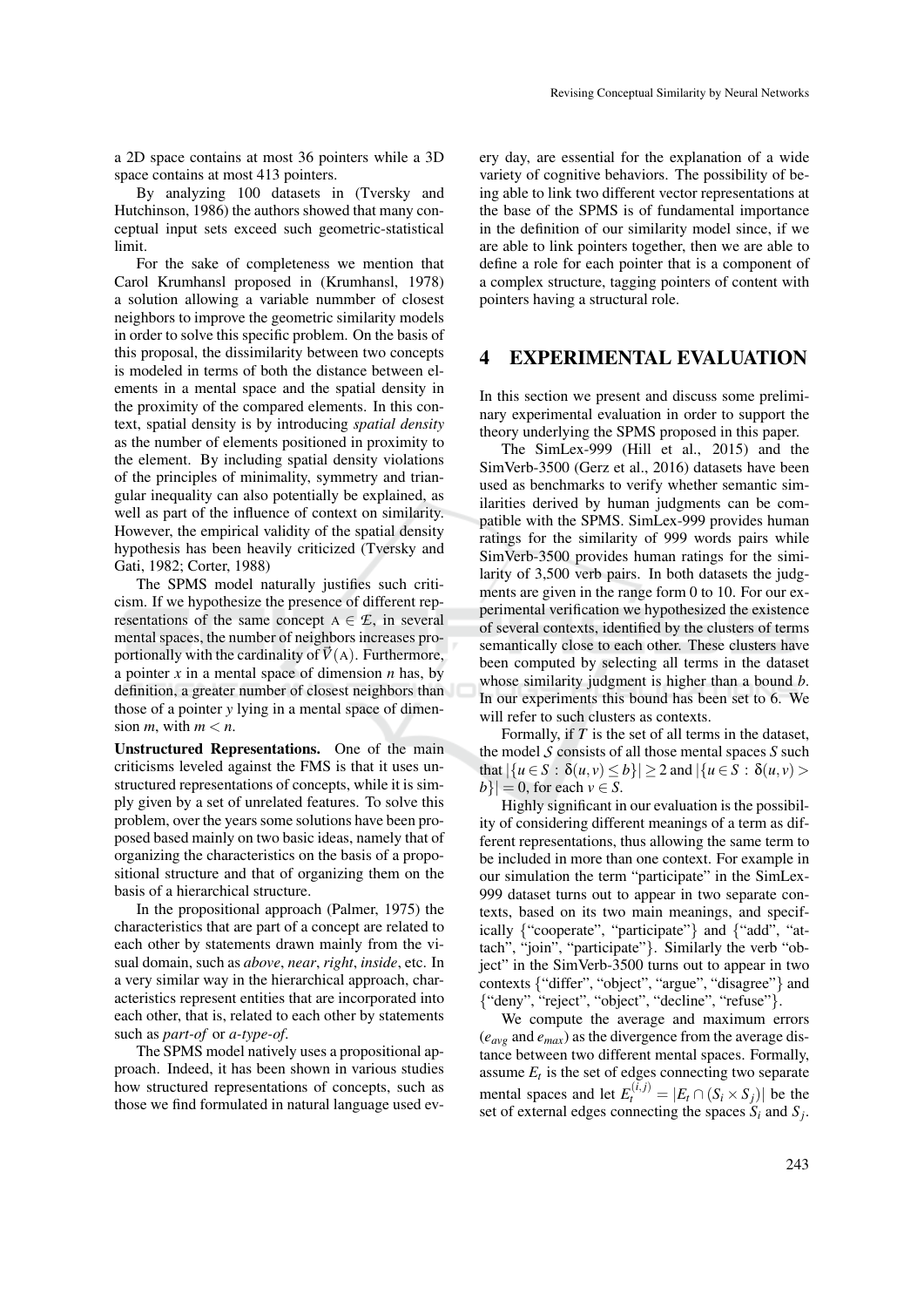Table 1: Experimental results obtained by clustering the terms in the SimLex-999 and SimVerb-3500 datasets to verify whether semantic similarities derived by human judgments can be compatible with the proposed similarity model.

|                                         | Simlex-999 | SimVerb-3500 |
|-----------------------------------------|------------|--------------|
| Overall terms / relations               | 1028/999   | 827/3500     |
| Selected terms / relations              | 521/324    | 687/1025     |
| Number of contexts                      | 207        | 344          |
| Minimum/Maximum context size            | 2/9        | 2/32         |
| Terms in one set                        | 516        | 346          |
| Terms in more than one set              |            | 339          |
| Average/Maximum error $e_{avg}/e_{max}$ | 0.25/0.72  | 0.42/0.91    |

Then we compute the error  $e_{ij}$  between  $S_i$  and  $S_j$  as

$$
e_{ij} = \frac{\sum_{(u,v)\in E_t^{(i,j)}} (\bar{\delta}(u,v) - \delta_{avg}^{ij})}{|E_t^{(i,j)}|},
$$

where

$$
\delta_{avg}^{ij} = \frac{\sum_{(u,v) \in E_t^{(i,j)}} \bar{\delta}(u,v)}{|E_t^{(i,j)}|}
$$

Therefore the errors *eavg* and *emax* are computed as

$$
e_{avg} = \frac{\sum_{S_i, S_j \in S} e_{ij}}{|\{e_{ij} : e_{ij} > 0\}|},
$$
  

$$
e_{max} = \max \{e_{ij} : S_i, S_j \in S\}
$$

Table 1, presenting the results obtained in our simulation, shows how the error obtained by adapting the similarity judgments in the datasets to our model is quite negligible, and supports the idea that the SPMS can justify many of the similarity judgements obtained empirically.

## 5 CONCLUSIONS

We introduced the Semantic Pointers Model of Similarity (SPMS), a unifying solution in one of the most relevant challenges of concept research. Our model is based on the recent Eliasmith's theory of biological cognition, where concepts are represented as semantic pointers, and assumes the coexistence of several contextual mental spaces of different size, populated by a set of allowable concept representations. We proposed a mathematical formulation of the model and of the way the similarity distance is computed, highlighting the features that the new model has in common with traditional models and how many of the criticisms raised over the years towards the latter find a natural settlement. Our preliminary experimental investigations show how the SPMS is able to adequately model the human judgments of similarity present in

two of the most recent datasets available in the literature. In our future work we intend to create a more sophisticated computational model based on the SPMS.

### **REFERENCES**

- Carroll, J. D. and Wish, M. (1974). Models and methods for three-way multidimensional scaling. *Contemporary developments in mathematical psychology*, 2:57–105.
- Corter, J. E. (1988). Testing the density hypothesis: Reply to krumhansl. *Journal of Experimental Psychology: General*, 117:105–106.
- Eliasmith, C. (2004). Learning context sensitive logical inference in a neurobiolobical simulation. *AAAI Fall Symposium - Technical Report*.
- Eliasmith, C. (2013). *How to Build a Brain: A Neural Architecture for Biological Cognition*. Oxford University Press.
- Falkenhainer, B., Forbus, K. D., and Gentner, D. (1989). The structure-mapping engine: Algorithm and examples. *Artificial Intelligence*, 41(1):1–63.
- Gentner, D. and Markman, A. B. (1997). Structure mapping in analogy and similarity. *American Psychologist*, 52:45–56.
- Gerz, D., Vulić, I., Hill, F., Reichart, R., and Korhonen, A. (2016). SimVerb-3500: A large-scale evaluation set of verb similarity. In *Proceedings of the 2016 Conference on Empirical Methods in Natural Language Processing*, pages 2173–2182, Austin, Texas. Association for Computational Linguistics.
- Hahn, U. (2003). *Similarity*. London: Macmillan.
- Hill, F., Reichart, R., and Korhonen, A. (2015). SimLex-999: Evaluating semantic models with (genuine) similarity estimation. *Computational Linguistics*, 41(4):665–695.
- Hinton, G. E. and Salakhutdinov, R. R. (2006). Reducing the dimensionality of data with neural networks. *Science*, 313(5786):504–507.
- Holyoak, K. J., Morrison, R. G., Goldstone, R. L., and Son, J. Y. (2012). Similarity.
- Krumhansl, C. (1978). Concerning the applicability of geometric models to similarity data : The interrelationship between similarity and spatial density.